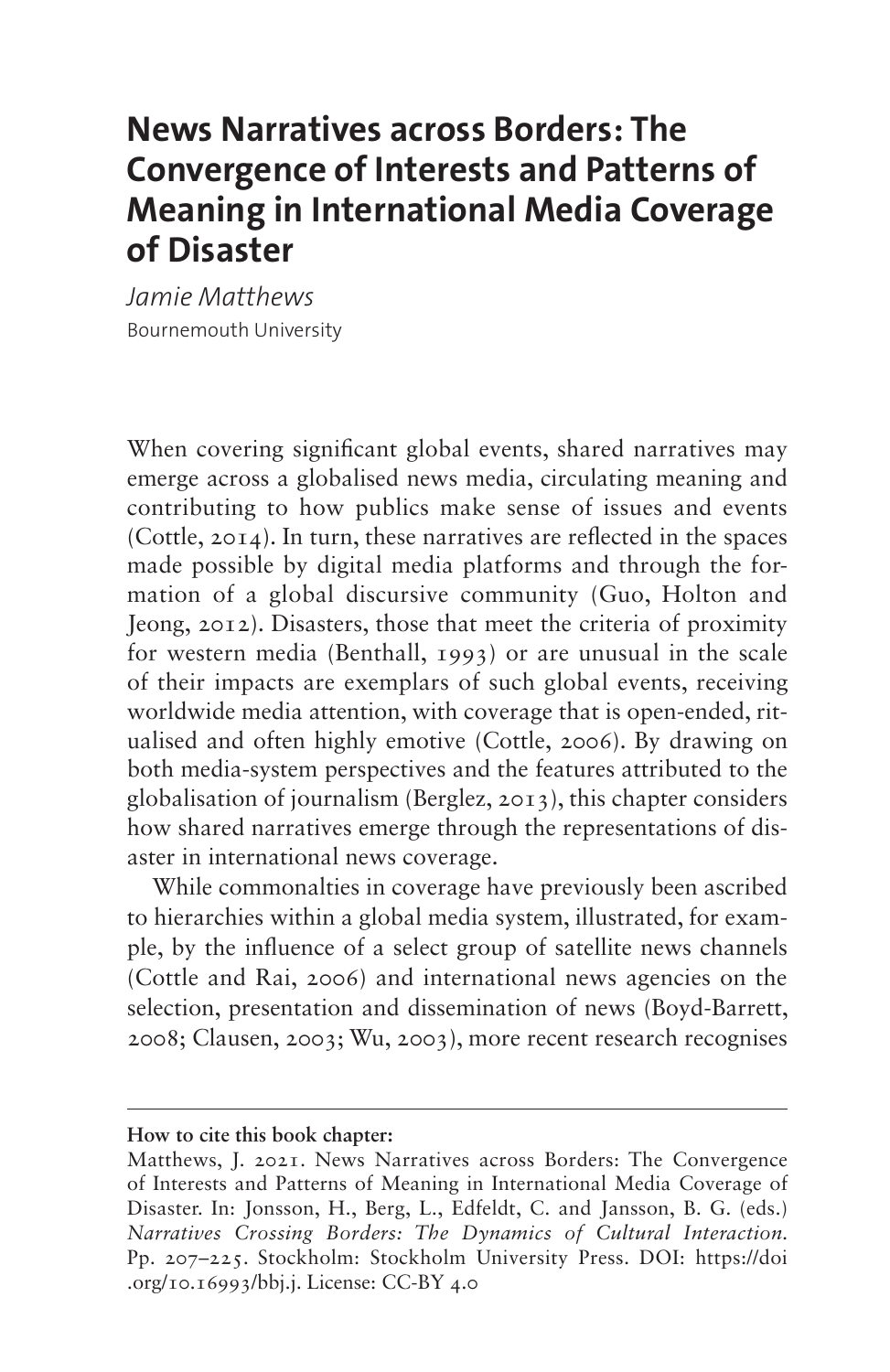that mainstream news media are part of a complex and interconnected network of global communication (Heinrich, 2011). This enables a greater diversity of information and perspectives to circulate in the contemporary media environment, allowing alternative or counter-narratives to emerge and gain traction. Others suggest that similarities in news output are due to the norms, practices and values of journalism that are increasingly shared between different journalism cultures and contexts, for example approaches to newsgathering and the prominence now afforded to citizen material (Berglez, 2013; Nygren and Stigbrand, 2014).

To elaborate on these processes, this chapter will explore the narratives that emerged across global media coverage of the cascading disaster that Japan faced in March 2011. Through this case study and by drawing on approaches to networked journalism (Heinrich, 2011), it will argue that the narrativisation of this event, not only reflected the structural influences on news but echoed ways of understanding, in this example advancing a cultural narrative that was premised on the dominant discourses on Japan.

## **News and Narratives of Disaster**

There is a large body of research and scholarship that has explored the narrative features of news and journalism (Elliot, 2000, p. 355). It is grounded in the view that news accounts are more than simply about conveying information but instead journalism interprets events and constructs social reality (Bird and Dardenne, 2009; Johnston-Cartee, 2005, p. 185). Many argue that narratives or frames rendered in news are a result of interactions between the different levels of discourse (Pan and Kosicki, 1993). This includes the context, political, economic and sociocultural, in which news is produced, and the professional practices, values and discipline of journalism, the emphasis placed for instance on objectivity (Schudson, 1978). Others highlight the features of journalistic discourse, news values, the genre and structure of news narratives, and how they determine what makes the news and how it is presented to audiences (Van Gorp, 2007).

The body of work on news as narrative distinguishes between master narratives, those common across coverage of different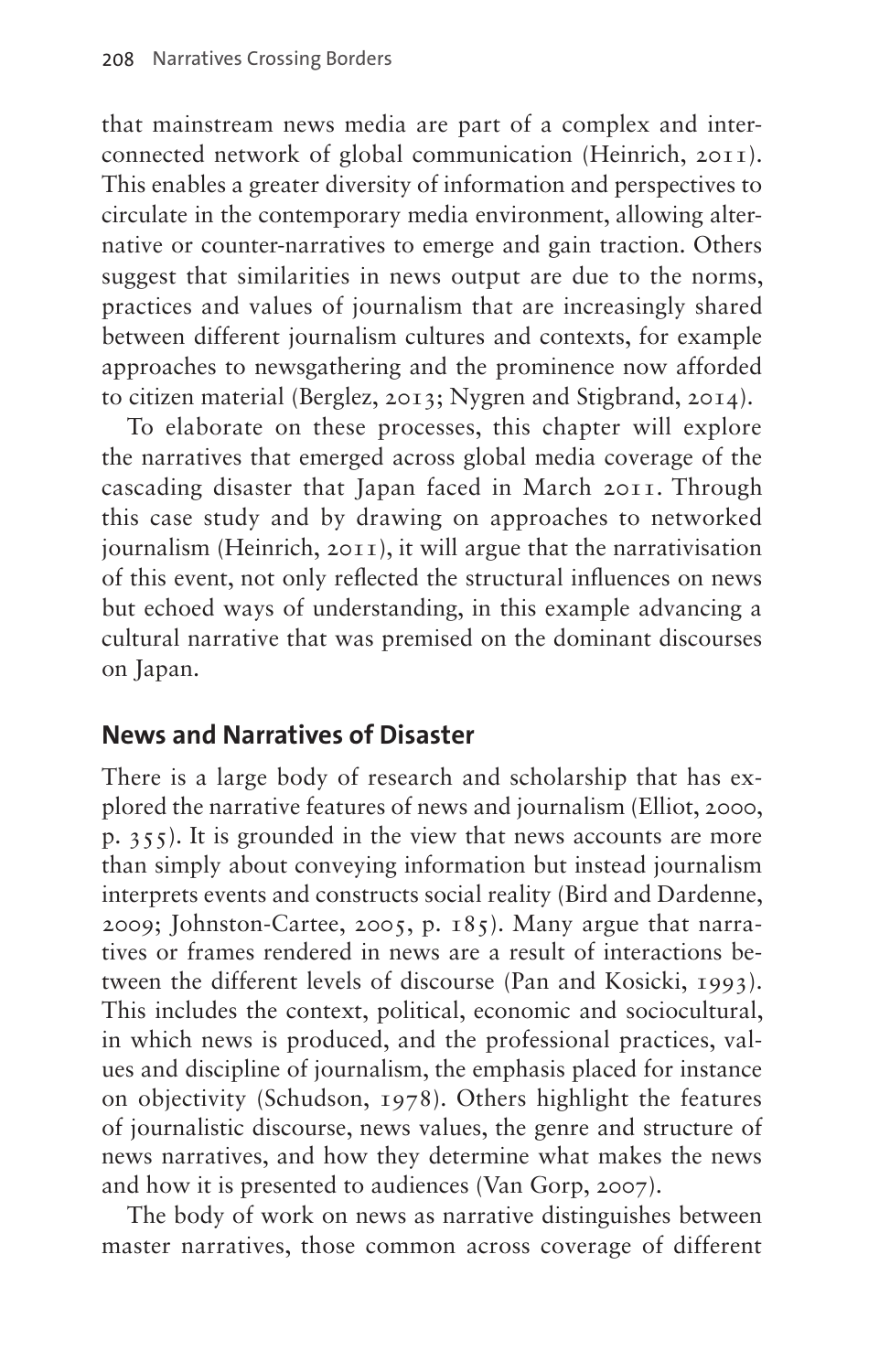issues, and narratives intrinsic to the topic or event being reported (de Vreese, 2005). Neuman, Just and Crigler (1992) identified five overarching narratives that recur in news discourse, which they describe as economic, conflict, powerlessness, human-impact and morality frames. The conflict frame, to take one example, is a narrative present across a range of different topics that centres on discord and disagreement amongst different individuals, groups and organisations. This is evident in the way news media cover politics, where accounts will focus on the different positions adopted by individuals and political parties (See Aalberg, Stromback, de Vreese, 2011), to reporting on science and the environment, with reports emphasising the differences that exist in scientific opinion (See Tong, 2014). Other master narratives reflect universal story forms, those of tragedy (Kitch, 2003), heroism, and good versus evil. Issue-specific narratives, in contrast, are the themes enacted to bring together stories that are about the same topic or event (de Vreese, 2005), thereby functioning as central organising ideas or 'interpretive packages' (Gamson and Modigliani, 1989).

When narrating disaster news media coverage has been shown to follow familiar templates. Natural disasters are often presented as otherworldly, divine acts of God, reflecting dominant social and cultural understandings of disaster (Pantti, Wahl-Jorgensen and Cottle, 2012, p. 4). Journalism will also seek to tell the stories that demonstrate the human impact of disaster, providing compelling accounts of survival, loss and resilience. These human-interest stories are a consequence of news values, which place an emphasis on personalised, emotive accounts that resonate with audiences (Zelizer and Allan, 2010, p. 55). Such stories often draw on the recognisable narrative frameworks of tragedy and heroism. Increasingly, these accounts are provided by those caught up in or witnesses to disaster, whose images, video or social media posts contribute to the narratives that unfold, offering an alternative perspective on disaster and their effects or contesting strategic narratives deployed by elites (Allan, 2013). Other scholarship has considered how disaster news reflects mythic themes and motifs, stories that are "familiar, readily understood and easily digested" (Johnson-Cartee, 2005, p. 186), or perpetuate common disaster myths. One well-established myth is that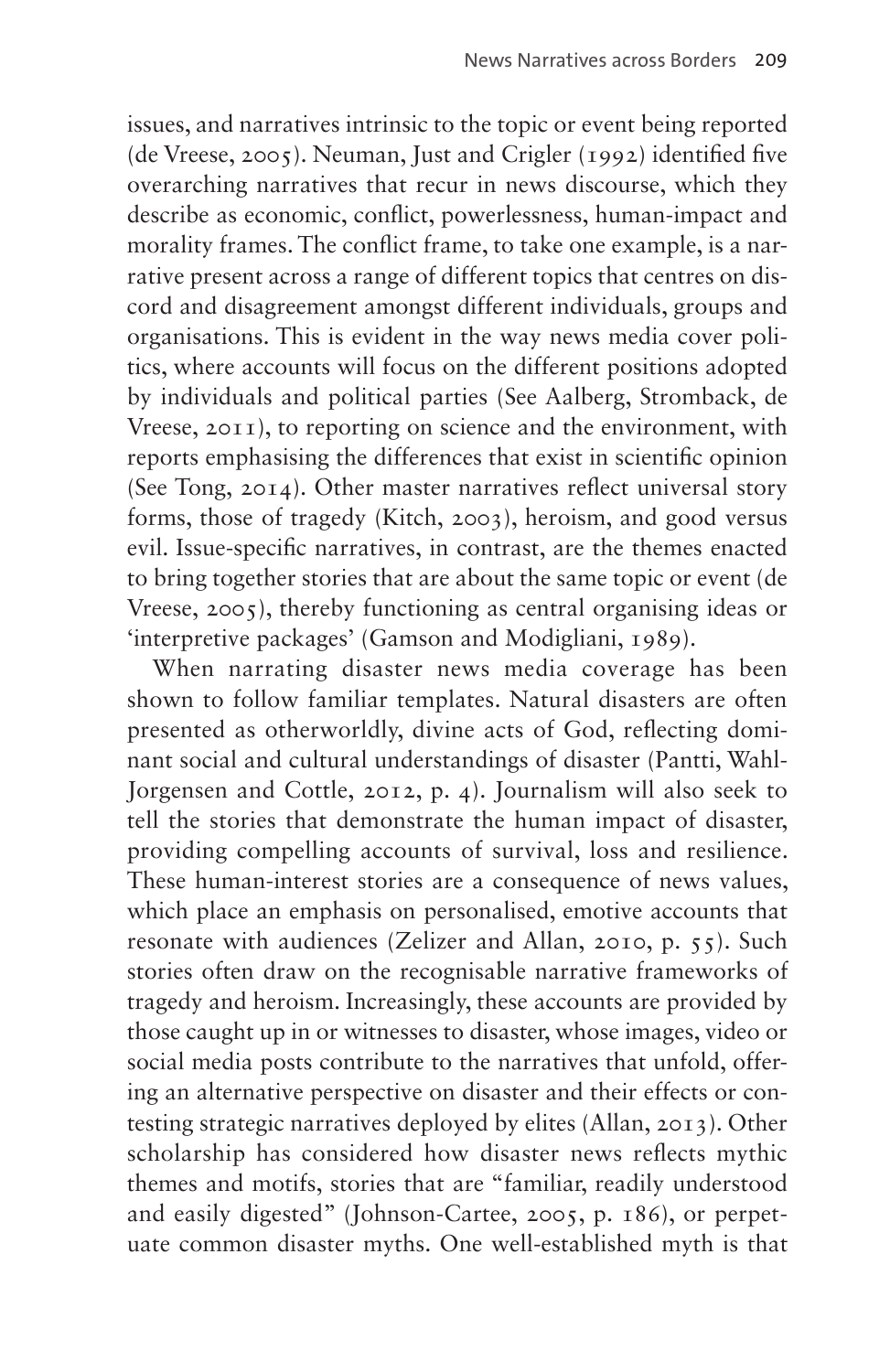communities affected by disaster will panic and experience disorder, a belief that is refuted empirically by the evidence that shows altruistic or prosocial behaviours are more typical in post-disaster environments (Rodriguez, Trainor and Quarantelli, 2006). This was illustrated through the mediated representations of post-Katrina New Orleans, where news accounts advanced a narrative of lawlessness and anarchy that misrepresented the reality of the situation, reinforcing a political discourse that accentuated a need for social control in the management and response to this disaster (Tierney, Bevac and Kuligowski, 2006; Stock, 2007).

What is also significant about the narratives that emerge though news coverage of crises and disaster, is that they may act as representations of shared sentiments, for example through the expressions of grief and loss. In these periods of collective mourning such narratives will resonate with broader cultural symbols and can serve a ceremonial function by enabling societies to grieve and move on from disaster (Kitch, 2003, p15).

#### **Processes of Narrative Homogenisation**

Both the dynamics of the global flows of news and information, those that circulate around significant news events and issues, and common professional ideals and practices of journalism contribute to narrative coherence in the way disaster events are represented through media.

In traditional models the flow of information and content across borders has been attributed to hierarchies that exist in a global media system, one that has been "latently structured by the world's politics, economy and cultures" (Wu, 2003, p. 9). Attempts to analyse these flows have identified a western hegemony in the production and distribution of media content (Tunstall, 2008). In the provision of news this hierarchy is evident in news agendas, the issues and stories given space in foreign news coverage, and the overrepresentation of western countries and their interests (Himelboim, Chang, and McCreey, 2010). Recent work advocates a more nuanced understanding of the dominant flows of news and information. Thussu (2006) argues that digital technology, the emergence of regional news broadcasters, such as Al-Jazeera,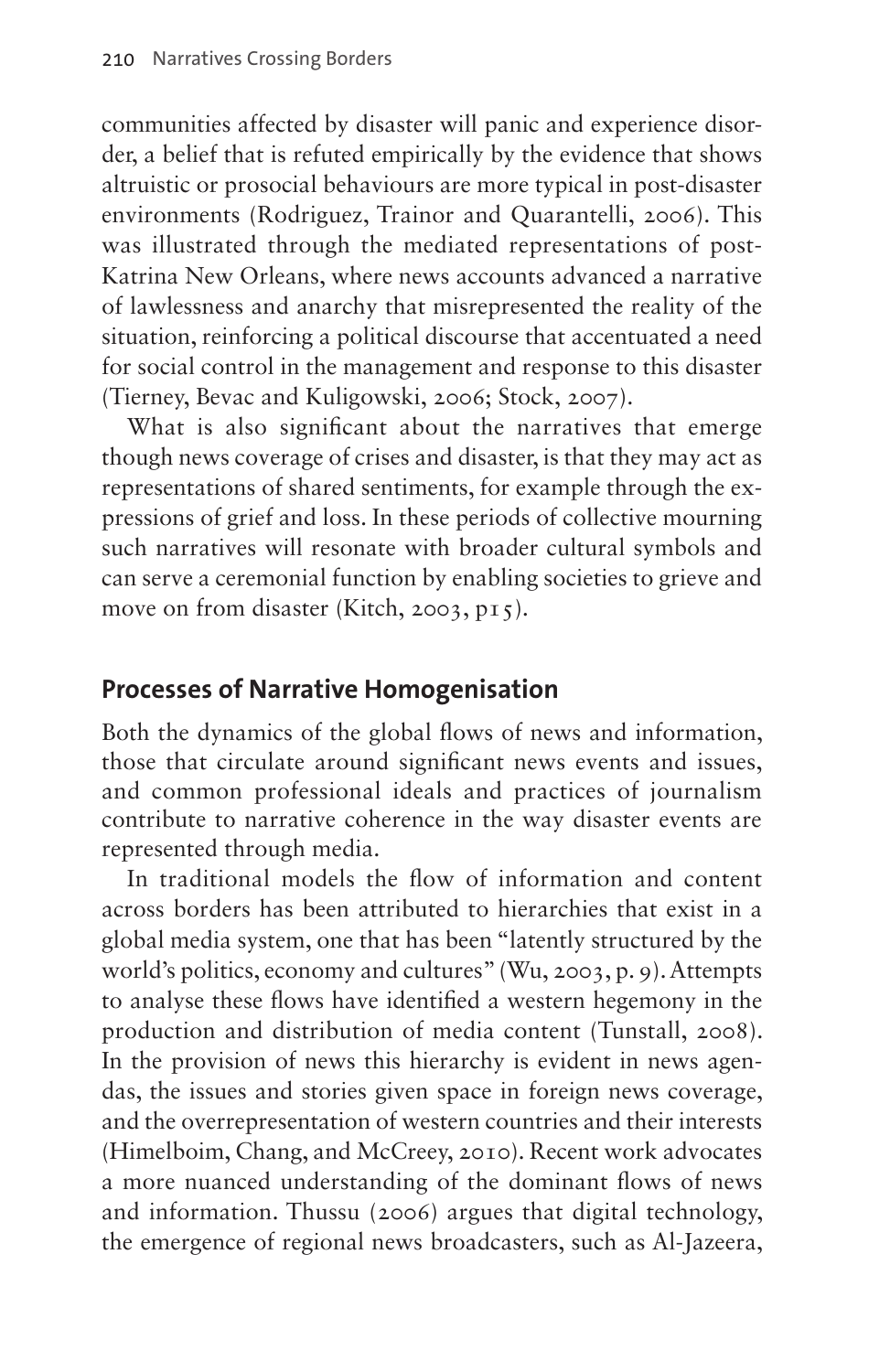and greater internationalisation increase the flow and visibility of content, including news and entertainment media, emanating from other regional centres. These contraflows present alternative perspectives, represent diverse cultural outlooks and may be premised on different journalism models and values. While valuable, Thussu (2006) contends that their presence do not fundamentally alter the structural imbalances inherent within the global media system, in particular in the provision of information and news.

Watanabe (2013) attests that although audiences now have access to a greater diversity of news sources, aided by the growth of digital media and the flow of information through communicative spaces such as Twitter, western agendas and interests remain preeminent. This leads to an overrepresentation of western countries and a greater focus on news from and about western countries in foreign news reporting (Himelboim, Chang, and McCreey, 2010), with stories from other regions and countries only making the news when certain thresholds are met (Gans, 1980). For disasters occurring in economically less developed countries, it is their scale, the extent that they may impact on dominant geopolitical interests or their relevance to western audiences that determine their visibility (Pantti, Wahl-Jorgensen and Cottle, 2012), Consequently, the amount of coverage afforded to a disaster often corresponds with the number of western victims and its potential to create economic instability (Joye, 2009).

In the contemporary media environment, many recognise that the speed of transmission, interactivity and a greater diversity in sources are facilitating multidirectional flows of information (Castells, 2000; McNair, 2006). Heinrich (2011) proposes the concept of networked journalism, where news organisations are just one amongst many information nodes that comprise a complex web of global communication. Each node, whether it be the journalism produced by a news organisation, a blog, or individual tweet, can potentially connect to and influence each other. These networked perspectives acknowledge how alternative information sources have become prominent voices in global communication, afforded greater opportunities for access and reach by digital networks. Disasters, therefore, are represented through the flows of information that circulate around these events, with traditional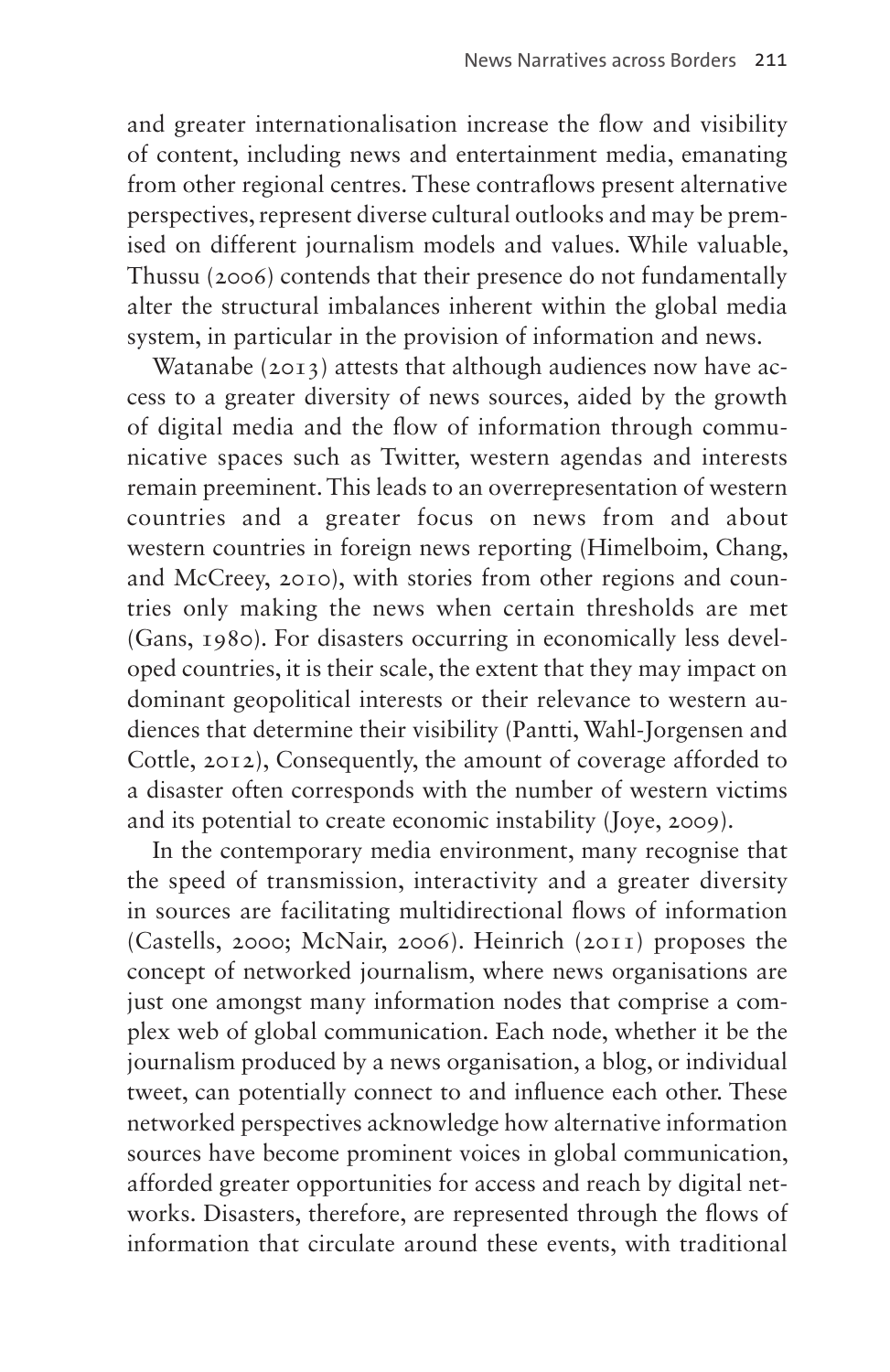media one amongst many different information streams that contribute to how disasters become signified and understood (Pantti, Wahl-Jorgensen and Cottle, 2012).

Despite these shifts towards more horizontal structures of global communication flows, questions of hierarchy and influence still remain. So, while the digital sphere provides access to different perspectives and can bring new information to bear, mainstream news organisations remain significant in setting agendas, defining the dialogical parameters and contributing to the framing of issues and events. As news organisations have sought to extend their reach by converging content across traditional and new media forms, with platforms such as Twitter and Instagram now used to source, report and distribute news, they have been able to enhance their agenda-setting and gatekeeping roles (Jenkins and Deuze, 2008).

Concentration in media ownership also serves to sustain dominant flows of news and information. Despite the emergence in recent years of regional players, such as China's Xinhua news agency, whose influence has increased in line with China's growing economic and political status (Tang and Iyengar, 2012), three news agencies, the Associated Press (AP), Reuters and Agence France Press (AFP), still maintain a substantial market share (Boyd-Barrett, 2008). Studies of online news, including news aggregators such as Google News that bring together stories from different sources distributed across the web, have been shown, for example, to be reliant on the content provided by these agencies (Watanabe, 2012). Others identify how the republication of articles from European and US newspapers, in particular from influential titles such as Le Monde (France), El Pais (Spain), the Guardian (UK) and the New York Times (US), serve to sustain a hierarchy in the flow of news (Tunstall, 2008).

Much scholarly attention has been paid to the established international news channels, including BBC World News and CNN, and satellite news networks broadcasting from other regional centres, most notably Al-Jazeera (Qatar), CCTV (China) and Russia Today, and their influence on global news flows. While some posit that the emergence of news organisations such as Al-Jazeera, have further eroded the western hierarchy in news (Si, 2014). Others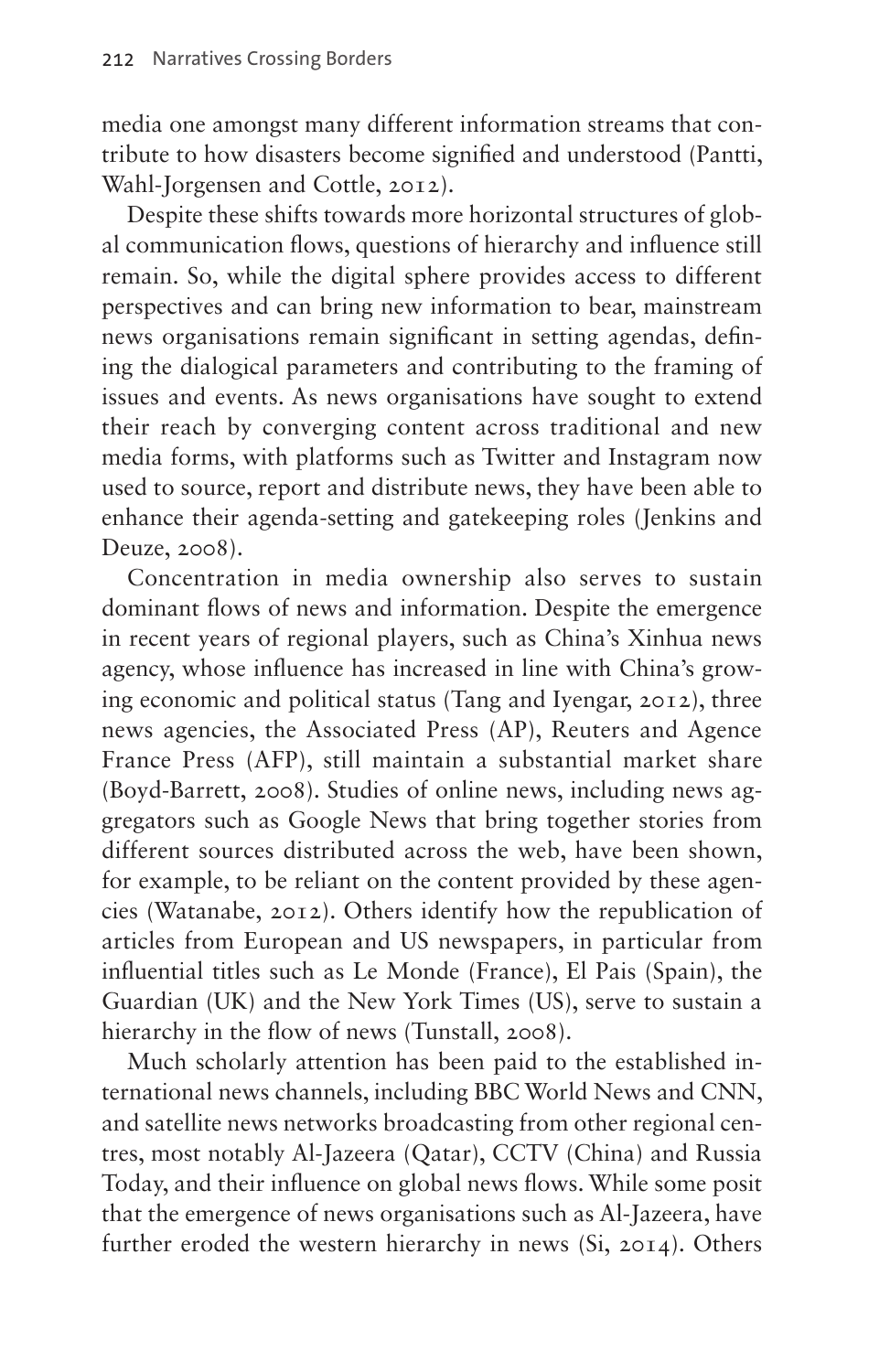contend that only a select group of international news channels, the most significant being CNN International and BBC World News, can really be described as global in their reach, (Rai and Cottle, 2007, p. 63). Volkmer (2014, p. 160–161) argues that such international news channels are able to present a "a supranational news angle" by bringing together a breadth of information and perspectives. Even though the audience, which increasingly for this type of news are watching content on demand, may be small. They can be influential, "info elites" that are spread across different regions and countries. The reputation and quality of content provided by these international news channels allow them to operate as "supernodes" in the contemporary media system (Volkmer and Heinrich, 2008). While only one amongst many interlocutors contributing to a global public sphere (Volkmer, 2014, p162), their elevated position, as with other well-established news organisation, enables them to not only influence agendas but also through the representations that they construct to contribute to the narrativisation and interpretation of events. These narratives then circulate as dominant representations across national and linguistic borders.

It is also important to recognise how the convergence in global narratives to disaster can also, in part, be attributed to the discursive and professional practices of journalism. TV news agencies, such as Associate Press Television, Paterson (1998, p. 83) argues, produce content that appears to fulfil the criteria of objectivity and neutrality, which serve to present an "ideologically distinctive and homogenous view of the world," facilitating the construction of a "global TV image." In a similar vein, Volkmer (2014) identifies transnational dimensions of objectivity and authenticity. Others emphasise a commitment to common professional ideals as a feature of an emerging form of globalised journalism where core journalistic values are becoming shared across different journalism cultures (Berglez 2011). Comparative research on journalistic role conceptions shows, for example, that the value of information-disseminator, as a passive, objective recorder of information, is one that is now more commonly shared across journalism cultures, as opposed to a more active adversarial role (Weaver, 1998). Such common practices and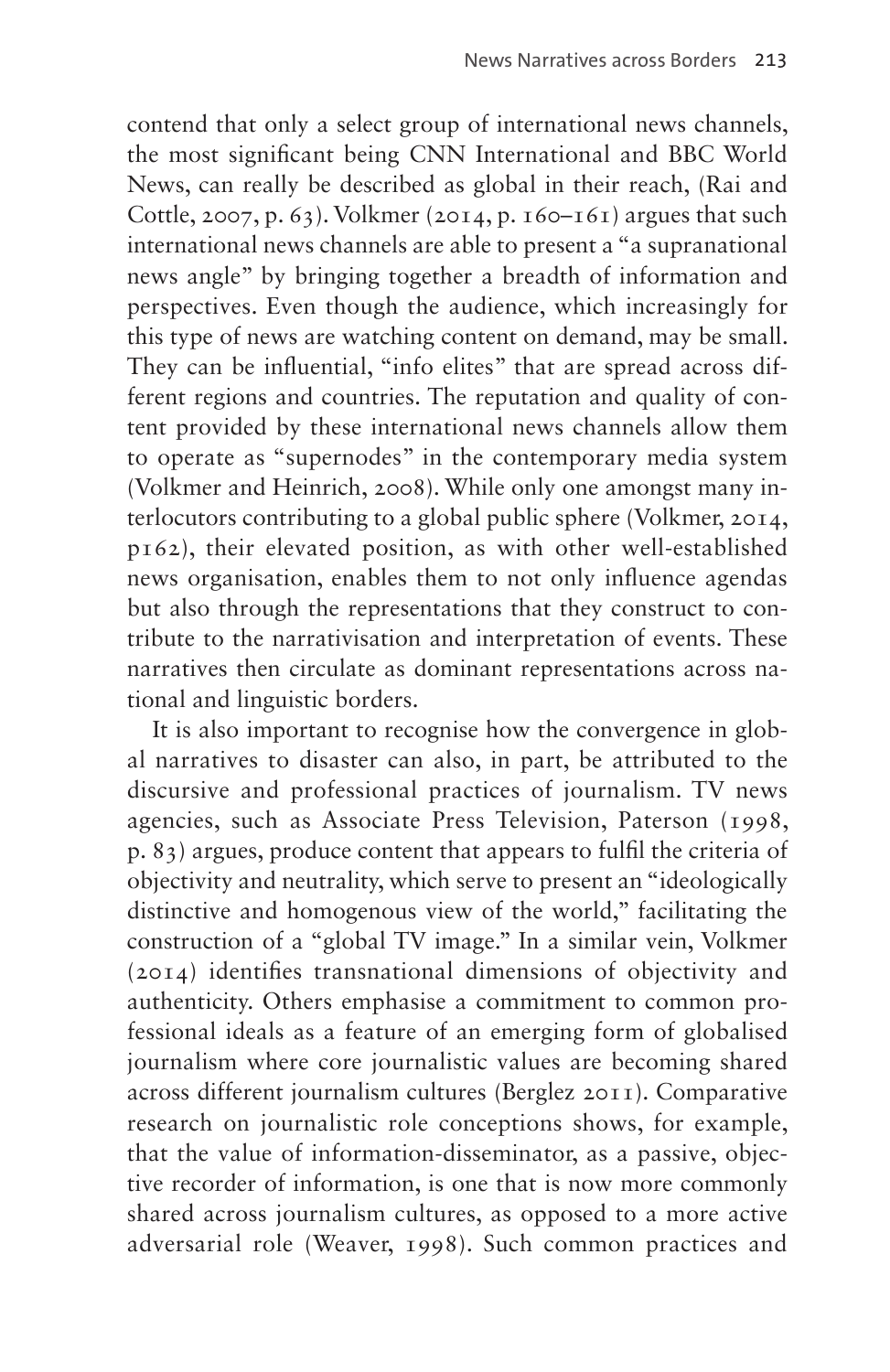attitudes are a consequence of increasing interaction and cooperation between individual journalists, enabled by the opportunities afforded by global news organisations and the standardisation of journalistic routines facilitated by digital technologies, for example the use of social media for newsgathering (Reese, 2008). Others point toward the changing relationships between journalists and their audiences, where audiences now play a more active role in news production (Wardle and Williams, 2010) or recognise broader shifts in societal organisation toward networked forms of interaction.

### **Shared Narratives in International News Coverage of the 2011 Japan Disaster**

To consider further how these processes may contribute to narrative homogenisation across linguistic and cultural borders, I will now turn to the characteristics of international media coverage of the cascading disaster that befell Japan in 2011.

On March 11, 2011 a 9.0 magnitude earthquake struck just off Japan's Pacific coast, generating a series of tsunami waves that devastated coastal communities in the north east of the country. Damage caused by the earthquake and tsunami to reactor cooling systems at the Fukushima Daichi nuclear power plant led to a third disaster, with the partial meltdown of three reactor cores at the site and the release of radioactive material.

Evidence from other analyses shows that familiar narrative frameworks to disaster were rendered in the initial media coverage of the tsunami and its impacts, with the common constructs of apocalypse, catastrophe and the power of *Mother Nature*  deployed to describe the disaster scene (Pantti, Wahl-Jorgensen and Cottle, 2012). On March 12, 2011 the most widely circulated British newspaper, *The Sun*, ran a front-page headline that simply stated *Apocalypse*. This figurative construct of the immediate post-disaster environment was also apparent in different media contexts. Jeune Africa, a pan-African news magazine, described the disaster as *Japon: l'Apocalypse* (Japan: The Apocalypse) and in a photo essay published in Le Pont International, a French news magazine, as *Japon: les images de l'apocalypse* (Japan: images of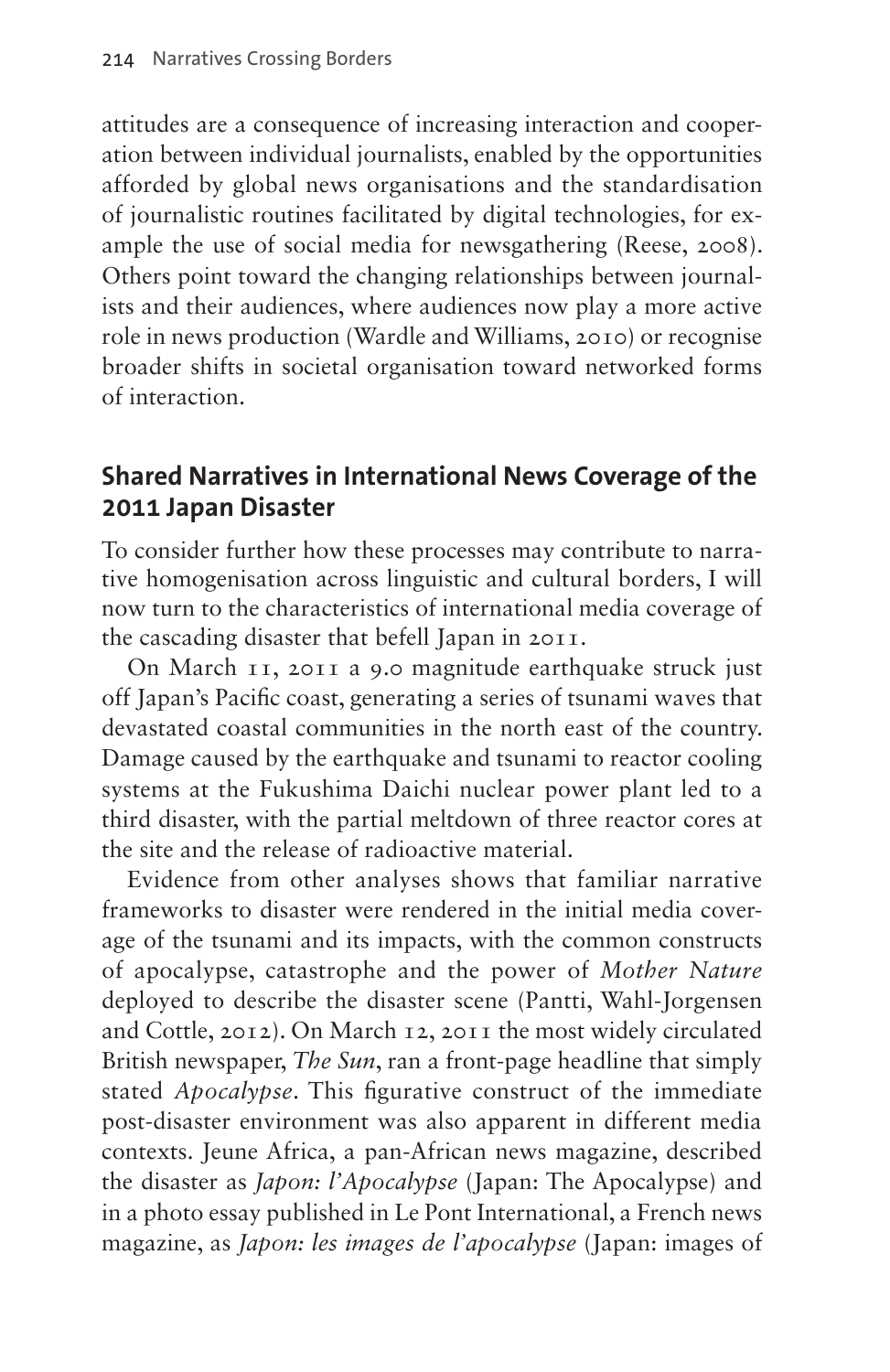the apocalypse). It was also evident in online coverage in Germany, for example in Der Spiegel (Japan's Apokalypse, 13 March), and in a piece published in Italy's la Republica newspaper (Apocalisse in Giappone, 13 March).

Any similarities in narrative frames emerging during this initial phase of media coverage are indicative of the dominant discourses on disaster, which echo across different cultural contexts. These discourses are reflected in the established templates of disaster reporting, which are a consequence of journalists attempts to communicate the scale and impacts of a disaster to their audiences. It is the commonality of this template and its use within different journalism cultures, albeit the examples offered here are principally from European media, rather than any systemic factors influencing selection and presentation, that explain the recurrence of this narrative in news accounts.

Powerful visual accounts also circulated quickly across global news coverage, with many of these images and videos captured by ordinary people who were able to document the tsunami and its aftermath. Much of this footage was first obtained by Japanese broadcasters but was quickly picked up and used by other news organisations, evident from the Japanese imprinted in the original newscasts. Amateur footage of the tsunami inundating the small port city of Kesennuma, for example, was first broadcast by the All Nippon News Network (ANN) and the Japan Broadcasting Cooperation (NHK), but was then subsequently integrated into packages produced by the BBC, Russia Today, France 24 and CBS, amongst others. Global news agencies are also increasingly able to influence the flow or citizen and eyewitness material by sourcing, verifying and distributing this content to other news providers (Murrell, 2017).The space afforded to such images in international news coverage contributed to this narrative of catastrophe by providing a visual record of the magnitude and power of the tsunami. Technology, the use of smartphones and the practice of sourcing and incorporating eyewitness material into journalistic accounts of disaster in particular, which by this time had generally been routinised into news organisations' reporting and production processes, may also explain the convergence of news narratives around these themes.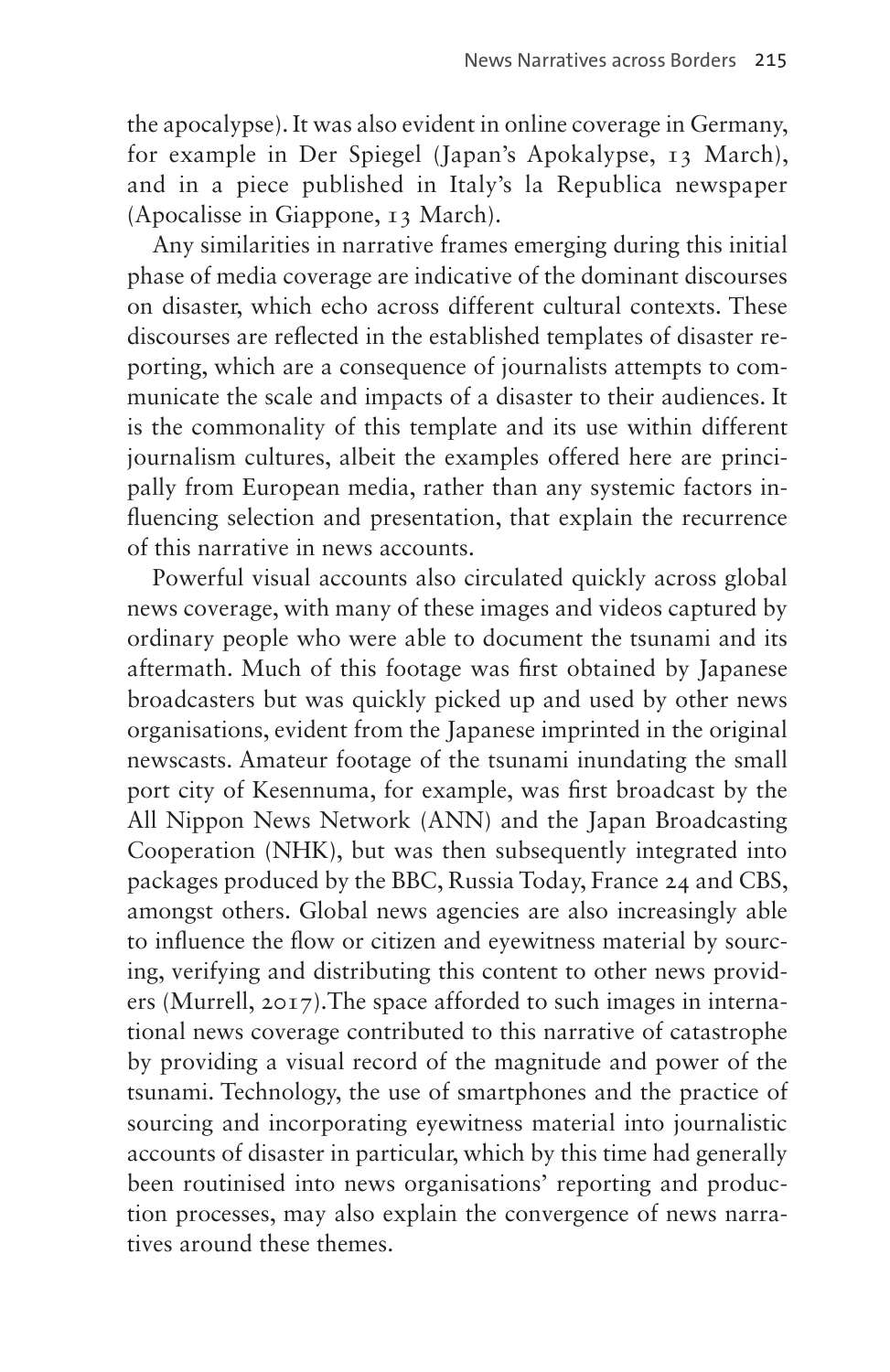The volume of content captured and shared by ordinary citizens in Japan following the earthquake and tsunami was unprecedented. Although much of this material was first disseminated through social networks, as videos uploaded to You Tube or images shared on Twitter and Mixi, mainstream news organisations enhanced its visibility by integrating it into their reporting on the disaster, through live news blogs for example<sup>1</sup> (Thurman and Rogers, 2014). Journalism, therefore, maintained a role as gatekeeper (Jenkins and Deuze, 2008), enabling this content to become central to the repertoire of images that formed as narratives to this disaster. Prominent examples include images and video of people fleeing the approaching tsunami in the town of Minamisanriku in Miyagi and footage shot from higher ground by a local tour guide of the waves inundating the town of Rikuzentakata, Iwate. In reporting and communicating disaster, this citizen content is valuable since it gives voice to disaster victims (Cooper, 2011). Here, in the context of this disaster, it narrativized the impact of the tsunami upon disaster-affected communities.

There is also evidence to show that an economic master narrative emerged as one of the principal organising frameworks in coverage of the disaster, with its impacts expressed in terms of economics, both for Japan and for the global economy (Pantti, Wahl-Jorgensen and Cottle, 2012). One feature of this narrative was an interlacing of financial news with updates about the disaster. As a consequence, even reports that were structured around the disaster were often written from an economic perspective. There is a significant volume of news articles and packages published online that illustrate these narrative features, not only in content from the major international news outlets but from a range of different regional and national news providers.<sup>[2](#page-9-1)</sup> The complex flows of news and information that circulate around disaster and the hierarchies that exist within a global media system explain the prominence

<span id="page-9-0"></span><sup>&</sup>lt;sup>1</sup> Live blogs are used by many news organizations to bring together original reporting, alongside aggregated news, comment and citizen content on a breaking or significant news story (Elliot, 2016).

<span id="page-9-1"></span><sup>2</sup> For example, see: Japan Quake: Economic Impact Felt Across Asia, *BBC*, 18 March 2011; Japan scrambles to shore up economy, *Al-Jazeera*, 15 March 2011; Considerable economic impact from Japan quake, *ABC*, 13 March 2011.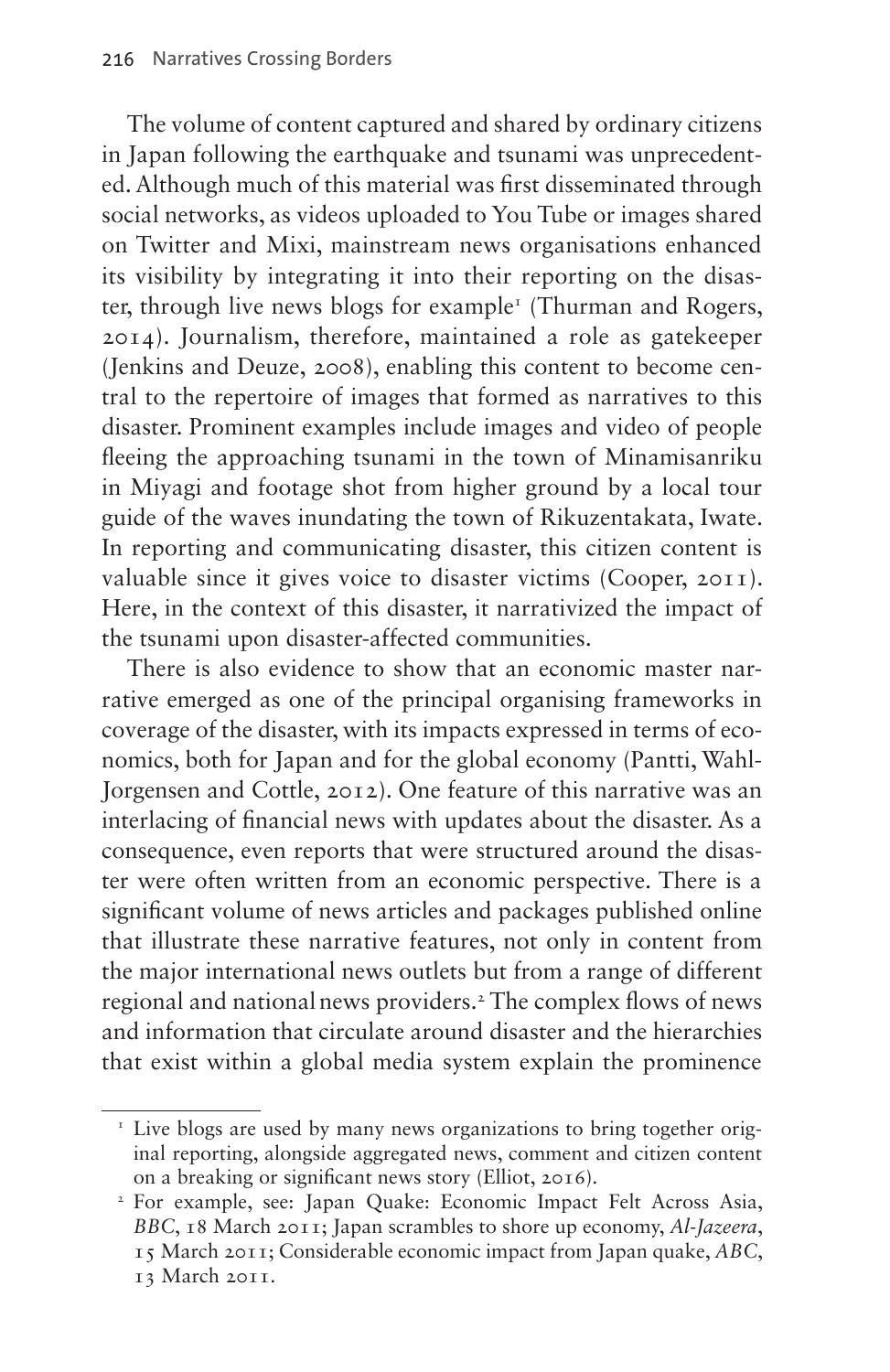of this economic narrative. Due to Japan's global economic position there were fears that the disaster, and a prolonged release of radiation at Fukushima, would have negative impact on a global economy still recovering from the 2008 financial crisis. The interests of elite nations, therefore, converged around an economic imperative, which was reflected in the way the disaster was communicated, debated and represented through international media coverage (Pantti, Wahl-Jorgensen and Cottle, 2012, p55).

What is also significant, however, in the representations of this disaster was how ways of understanding, those premised on dominant discourses on and images of Japan, emerged as a shared narrative to the disaster. Discourses on Japan have a long history of emphasising cultural otherness and its difference from the West. This master narrative is sustained and reproduced through the contemporary mediascapes and the transborder flows and consumption of popular culture, news and information (Appadurai, 1995). Research identifies how mediated representations of Japan, across film, television and news reporting, have tended to produce and reinforce its cultural difference (See Daliot-Bul, 2008). This narrative was revealed through the representations of "Japan's" response to the disaster. Commentators writing at the time noted that international news coverage emphasised the role of culture in explaining how people in Japan were coping in the aftermath of the tsunami and the worsening situation at Fukushima (Huang, 2011; Rees, 2011). Subsequent analyses have also highlighted the frequency that references appeared in international media coverage to the stoicism, calmness and perseverance of the Japanese in the face of disaster (Iannarino, Veil and Cotton, 2014; Pantti, Wahl-Jorgensen and Cottle, 2012) and the use of a cultural framework to present human-interest stories to news audiences (Matthews, 2019)

There are various examples across different media that illustrate this narrative, from news and comment carried in influential international print titles, including The New York Times, the Guardian, Le Monde, and packages produced by international broadcasters such as CNN International.<sup>[3](#page-10-0)</sup> These pieces often drew

<span id="page-10-0"></span><sup>3</sup> For example, see: The Japanese could teach us a thing or two, *The New York Times*, 20 March 2011; We all know the slogan keep calm and carry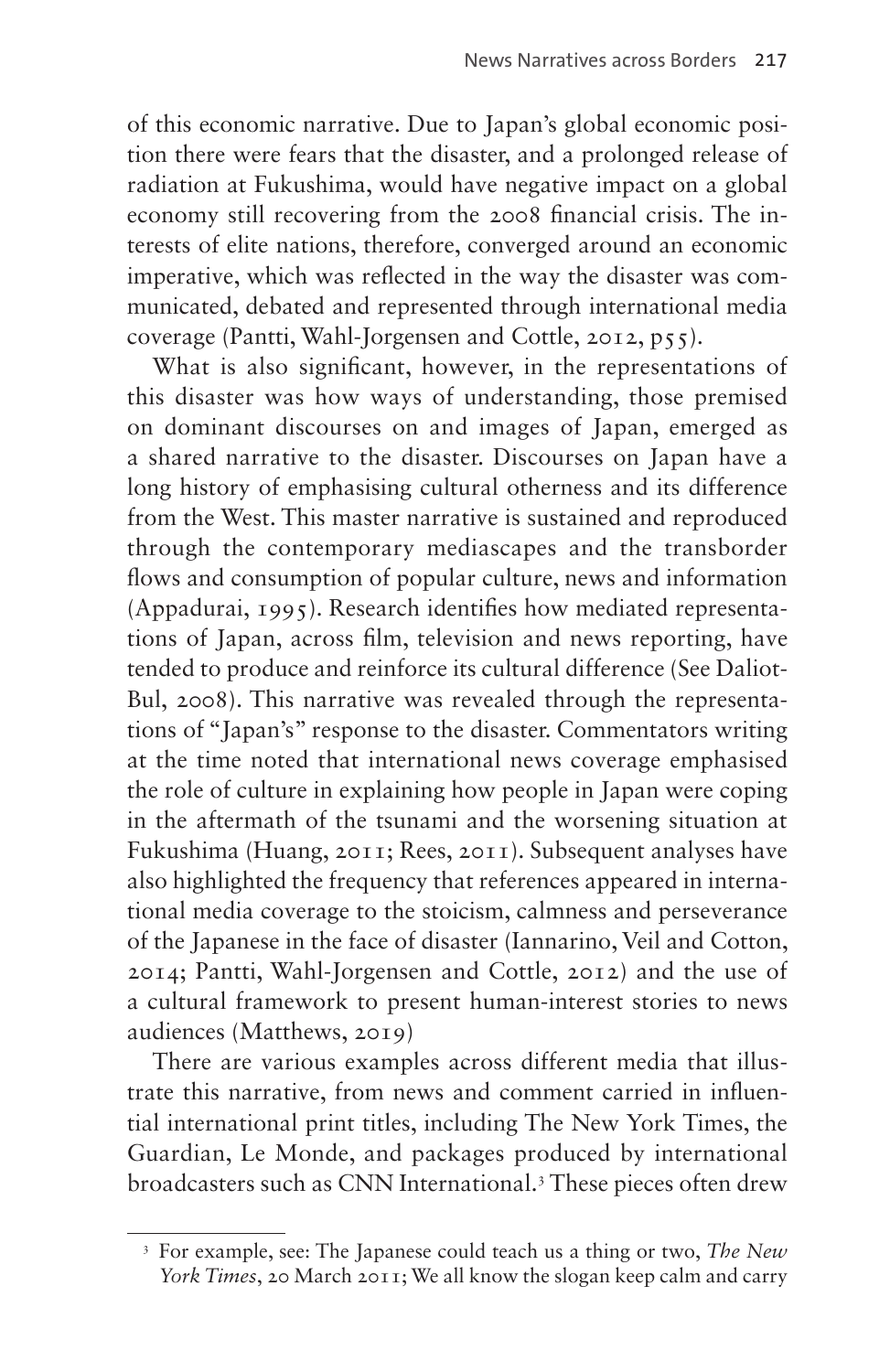on stereotypical cultural traits, such as exploring a link between collectivist values and how people in Japan were responding to the disaster or integrated familiar images of Japan into its reporting on the disaster and its impacts. One example of this was the story of Tsuyako Ito, introduced in a piece first published in the Guardian newspaper on 18 March 2011 that described the post-disaster environment in Kamaishi city, Iwate. This article reflected on the longer-term difficulties she would face as a teacher of traditional Japanese dance and describing her as being known locally as the last geisha of Kamaishi (Watts, 2011). Her story, framed as a cultural narrative through the foregrounding in news accounts of her occupation and interests in the traditional Japanese arts, was later picked up and reported in a range of different media outlets including the New York Times (4 April 2011), China Daily (25 April 2011), and in El Universal (3 April, 2011). A subsequent update on her situation also appeared in coverage of the first anniversary of the disaster in reports carried by Al-Jazeera (10 March 2012) and Le Figaro (16 March 2012). Many initial reports credited AFP or the New York Times, but significantly not the Guardian, as the original source for the story. This underlines the importance of these global news outlets, one an international news agency, the other amongst the most widely read online newspapers (Sweeney, 2014), in diffusing a cultural narrative to this disaster. Although we could argue that this story was selected and framed to resonate in one context by perpetuating a familiar image of Japan amongst western audiences, it was recycled across others and contributed to the emergence of this shared narrative to this disaster.

A second example is provided by the space afforded in the global media to the concept of *jishuku*, the exercise of self-restraint during a period of mourning that was practiced in Japan in the weeks after the disaster (Kingston, 2013). It was reported widely[4](#page-11-0) and became part of the conversation about the post-disaster

on, but would we? *the Guardian*, 19 March, 2011; Amid disaster, Japan's societal mores remain strong, *CNN*, April 11, 2011.

<span id="page-11-0"></span><sup>4</sup> For example, in a package produced by the BBC (8 April 2011), which was broadcast by BBC World News, and in articles published in lead-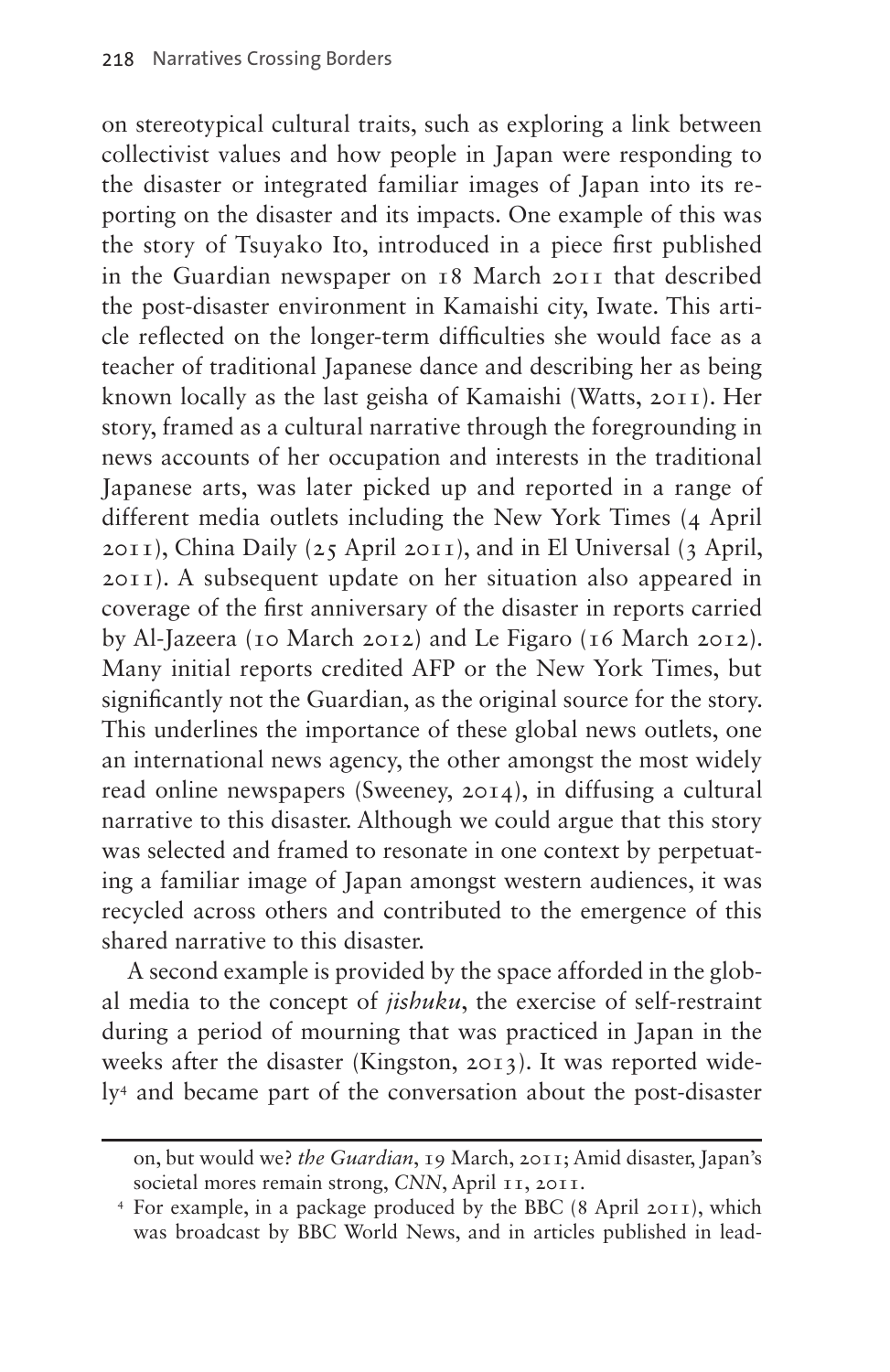mood in Japan. Its meaning, however, is nuanced. *Jishuku* may also be described as broader consideration for others (Schilling, 2015). While it can be attributed to a period of collective mourning, equally it may represent a personalised response to grief (McVeigh, 2014: 115). Such interpretations were not reflected in the way *jishuku* was presented through the international media coverage, instead it underwrote a cultural narrative by demonstrating the strength of collectivist values within Japanese society (Matthews, 2019)

# **Conclusions**

This chapter has attempted to elucidate the processes that contribute to shared patterns of meaning and understanding that circulate in international media coverage of disaster. Despite the growth of digital media, a greater diversity of voices in the international public sphere and new forms of mediation, international news organisations remain significant, not only in determining attention and selection, but in establishing the dominant narratives used to explain and interpret issues and events. By elaborating on the features of international media coverage of the 2011 Japan disaster, the discussion above has sought to examine how international news organisations, as important interlocutors within the network multinational flows of information, and the practices inherent to journalism, may contribute to the emergence of shared narratives across journalism contexts. While the hierarchies that exist in the global media system may explain the rendering of an economic narrative in this example, other narratives are a product of the journalistic values and practices that are increasingly shared across journalism cultures. Culture, therefore, became a framework through which to explain and understand 'Japan's' response to the disaster, providing a narrative that would enable distant events to resonate with audiences (Gurevitch, Levy and Roeh, 1991).

ing newspapers including The New York Times (28 March 2011) and le Figaro (31 March 2011).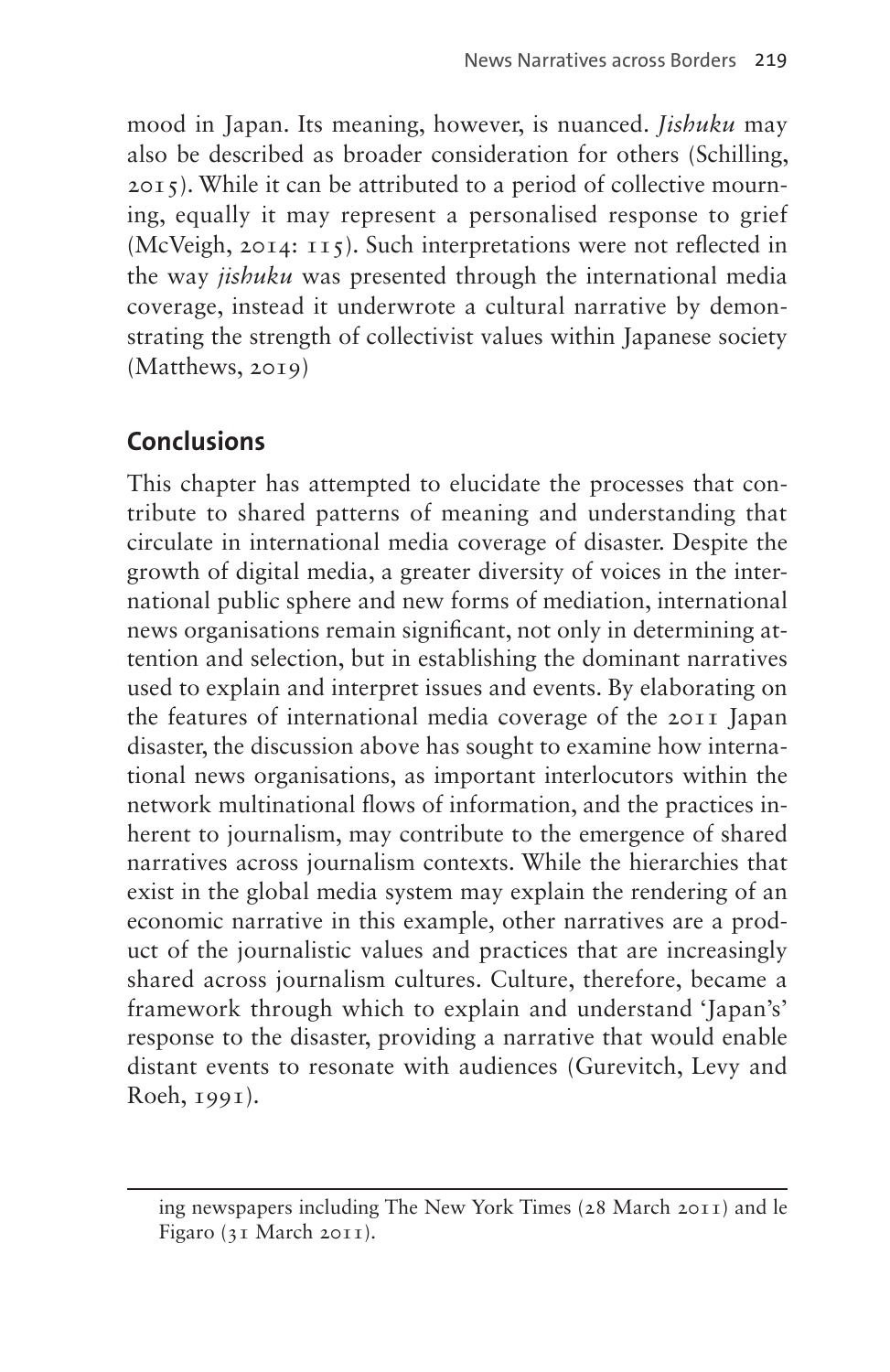#### **References**

- Aalberg, T., Strömbäck, J. and de Vreese, C. H. (2012). "The Framing of Politics as Strategy and Game: A Review of Concepts, Operationalizations and Key Findings," *Journalism*, 13(2), pp. 162–178.
- Allan, S. (2013). *Citizen Witnessing: Revisioning Journalism in Times of Crisis*. Cambridge: Malden, Mass.: Polity Press.
- Appadurai, A. (1996). *Modernity at Large: Cultural Dimensions of Globalization*. Minneapolis: University of Minnesota Press.
- Benthall, J. (1993). *Disasters*, *Relief and the Media*: London: I.B. Tauris.
- Berglez, P. (2013). *Global Journalism: Theory and Practice*. New York: Peter Lang.
- Bird, S. E. and Dardenne, R. W. (2009). "Rethinking News and Myth as Storytelling," in Wahl-Jorgensen, K. and Hanitzsch, T. (eds.) *The Handbook of Journalism Studies*. London: Routledge, pp. 205–215.
- Boyd-Barrett, O. (2008). "News Agency Majors: Ownership, Control and Influence Reevaluated," *Journal of Global Mass Communication*, 1(2), pp. 57–71.
- Castells, M. (2000). *The Rise of the Network Society Volume I: The Information Age: Economy, Society and Culture*, 2nd ed. Blackwell: Oxford.
- Clausen, L. (2003). *Global News Production*. Copenhagen: Copenhagen Business School.
- Cottle, S. (2006). "Mediatized Rituals: Beyond Manufacturing Consent," *Media, Culture & Society,* 28(3), pp. 411–432.
	- ——— (2014). "Rethinking Media and Disasters in a Global Age: What's Changed and Why It Matters," *Media*, War & Conflict,  $7(1)$ , pp. 3–22.
- Cottle, S. and Rai, M. (2006). "Between Display and Deliberation: Analyzing TV News as Communicative Architecture," *Media, Culture & Society*, 28(2), pp. 163–189.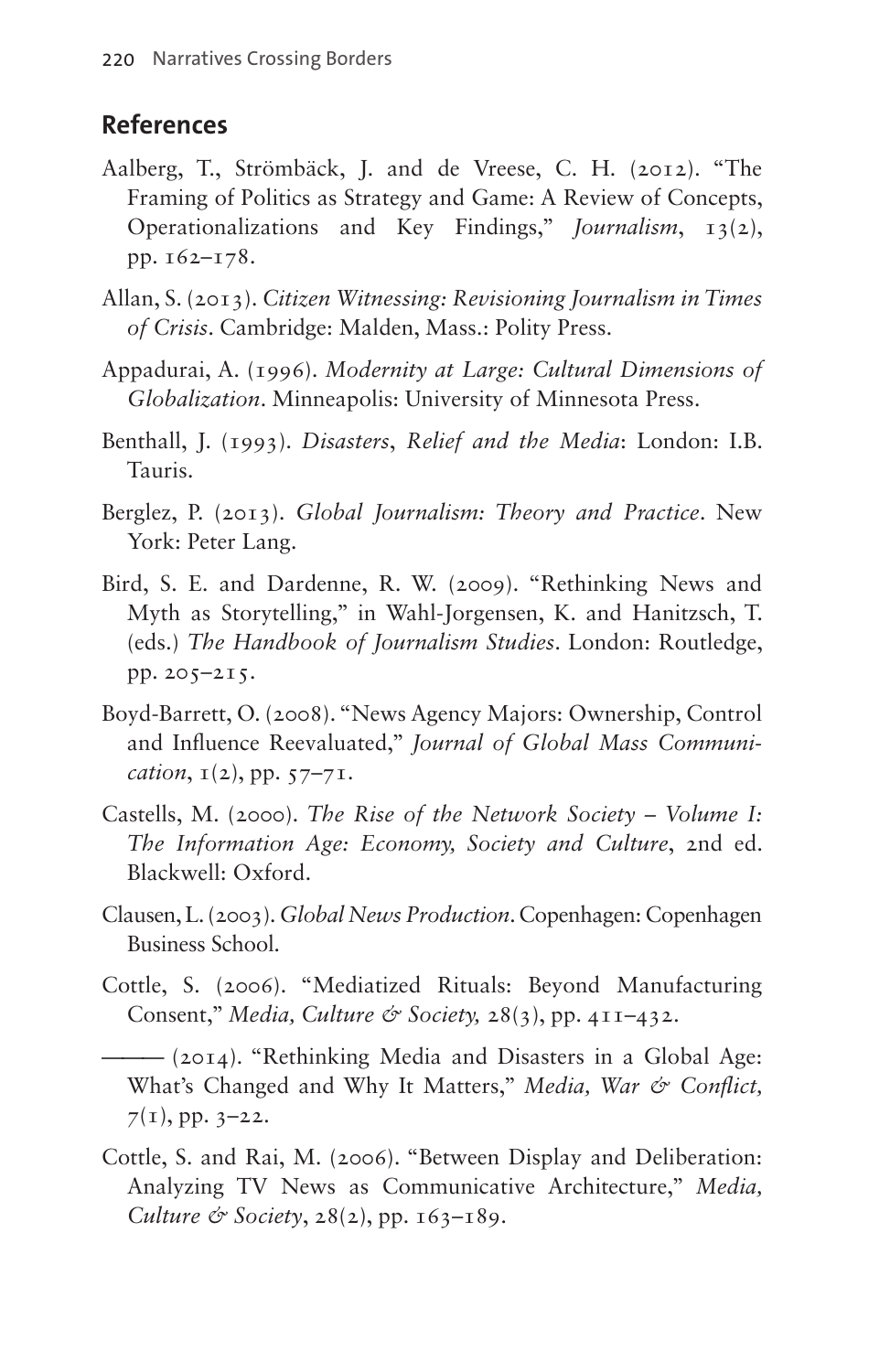- Cooper, G. (2011). "From Their own Correspondent? News Media and the Changes in Disaster Coverage: Lessons to be Learnt," *Reuters Institute for the Study of Journalism*.
- Daliot-Bul M. (2008). "Eroticism, Grotesqueness and Non-Sense: Twenty-first Century Cultural Imagery of Japan in the Israeli Media and Popular Culture," *Journal of Intercultural Studies*,  $28(2)$ : 173-191.
- de Vreese, C. H. (2005). "News Framing: Theory and Typology," *Information Design Journal & Document Design*, 13(1), pp. 51–62.
- Elliot, C. W. (2000). "Flows of News from the Middle Kingdom: An Analysis of International News Releases from Xinhua," in Malek, A. and Kavoori, A. P. (eds.) *The Global Dynamics of News: Studies in International News Coverage and News Agenda*. Stamford, Conn.: Ablex, pp. 343–388.
- Elliot, C. (2016). "Inside the Guardian: How the Live Blog has Changed the Face of News Reporting," *The Guardian*, 4 February (Online). Available at: [https://www.theguardian.com/member](https://www.theguardian.com/‌membership/‌2016/‌feb/‌04/inside-the-guardian-how-live-blog-changed--ews-reporting) [ship/2016/feb/04/inside-the-guardian-how-live-blog-changed](https://www.theguardian.com/‌membership/‌2016/‌feb/‌04/inside-the-guardian-how-live-blog-changed--ews-reporting) [--ews-reporting](https://www.theguardian.com/‌membership/‌2016/‌feb/‌04/inside-the-guardian-how-live-blog-changed--ews-reporting) (Accessed 24 February 2018).
- Gamson, W. A. and Modigliani, A. (1989). "Media Discourse and Public Opinion on Nuclear Power: A Constructionist Approach," *American Journal of Sociology*, 95(1), pp. 1–37.
- Gans, H. J. (1980). *Deciding What's News: A Study of CBS Evening News, NBC Nightly News, Newsweek, and Time*. New York: Pantheon Books.
- Guo, L., Holton, A. and Jeong, S. H. (2012). "Transnational Comparative Framing: A Model for an Emerging Framing Approach," *International Journal of Communication*, Vol. 6, pp. 1918–1941.
- Gurevitch, M., Levy, M. and Roeh, I. (1991). "The global newsroom: Convergences and Diversities in the Globalisation of Television News," in Dahlgren, P. and Sparks, C. (eds.) *Communication and Citizenship: Journalism and the Public Sphere in the New Media*  Age. London: Routledge, pp. 195-215.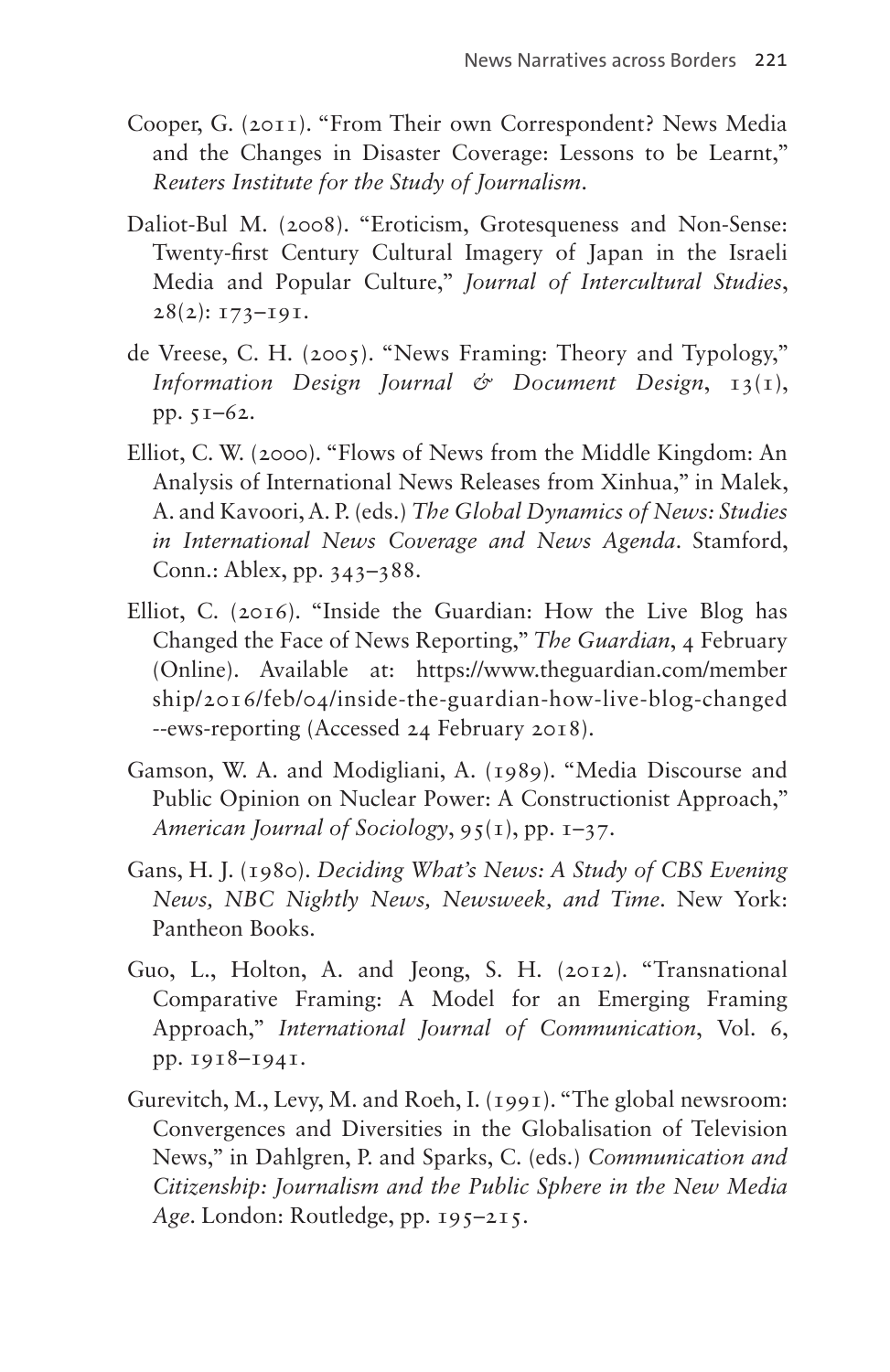- Heinrich, A. (2011). *Network Journalism: Journalistic Practice in Interactive Spheres*, Routledge, New York.
- Himelboim, I., Chang, T.K. and McCreery, S. (2010). "International Network of Foreign News Coverage: Old Global Hierarchies in a New Online World," *Journalism & Mass Communication Quarterly*, 87(2), pp. 297–314.
- Iannarino, N. T., Veil, S. R. and Cotton, A. J. (2015). "Bringing Home the Crisis: How US Evening News Framed the 2011 Japan Nuclear Crisis," *Journal of Contingencies and Crisis Management*, 23(3), pp. 169–181.
- Jenkins, H. and Deuze, M. (2008). "Editorial: Convergence Culture," *Convergence*, 14(1), pp. 5–12.
- Johnson-Cartee, K. S. (2005). *News Narratives and News Framing: Constructing Political Reality*. Oxford: Rowman & Littlefield.
- Joye, S. (2009). "The Hierarchy of Global Suffering," *The Journal of International Communication, 15*(2), pp. 45–61.
- Kingston, J. (2013). *Contemporary Japan: History Politics and Social Change Since the 1980s*. Chichester, West Sussex: John Wiley & Sons.
- Kitch, C. (2003). "Mourning in America': Ritual, Redemption, and Recovery in News Narrative after September 11," *Journalism Studies*, 4(2), pp. 213–224.
- Matthews, J. (2019). "Cultural Otherness and Disaster News: The Influence of Western Discourses on Japan in US and UK News Coverage of the 2011 Great East Japan Disaster," *International Communication Gazette*, 81(4), pp. 372–392.
- McNair, B. (2006). *Cultural Chaos: Journalism, News and Power in a Globalised World*. Routledge: London.
- McVeigh, BJ. (2014). *The Nature of the Japanese State*. London: Routledge.
- Murrell, C. (2017). "The Global Television News Agencies and Their Handling of User Generated Content Video from Syria," *Media, War & Conflict*, (Online). Available at: doi:1750635217704224 (Accessed: 1 November 2017).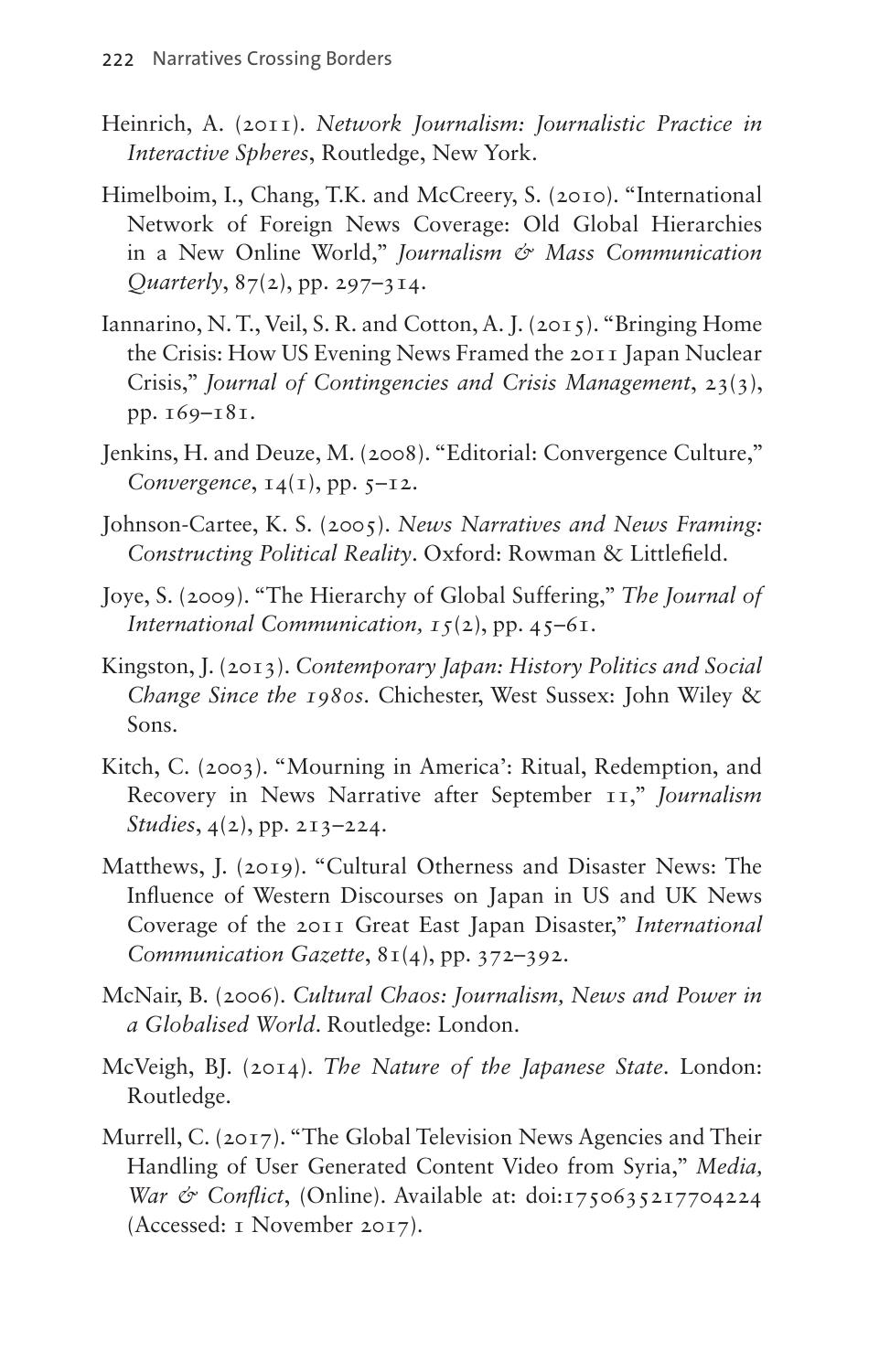- Neuman, W. R., Just, M. R. and Crigler, A. N. (1992). *Common Knowledge: News and the Construction of Political Meaning*. London: University of Chicago Press.
- Pan, Z. and Kosicki, G. M. (1993). "Framing Analysis: An Approach to News Discourse," *Political Communication*, 10(1), pp. 55–75.
- Pantti, M., Wahl-Jorgensen, K., and Cottle, S. (2012). *Disasters and the Media*. New York: Peter Lang.
- Paterson, C. (1998). Global Battlefields, in Boyd-Barrett, O. and Rantanen, T. (eds.) *The Globalization of News*. London: Sage Publications, pp. 79–103.
- Rai, M. and Cottle, S. (2007). "Global Mediations: On the Changing Ecology of Satellite Television News," *Global Media and Communication*, 3(1), pp. 51–78.
- Reese, S. D. (2008). "Theorizing a Globalized Journalism," in Löffelholz, M. and Weaver, D. H. (eds.) *Global Journalism Research: Theories, Methods, Findings, Future*. Hoboken, NJ: John Wiley & Sons, pp. 240–252.
- Rodríguez, H., Trainor, J. and Quarantelli, E. L. (2006). "Rising to the Challenges of a Catastrophe: The Emergent and Prosocial Behavior following Hurricane Katrina," *The ANNALS of the American Academy of Political and Social Science*, 604(1), pp. 82–101.
- Schilling, M. (2015). "Is Japanese Cinema Sinking Into a Self-Censorship Swamp?" *The Japan Times*, 11 February (Online). Available at: [https://www.japantimes.co.jp/culture/2015/02/11/films](https://www.japantimes.co.jp/‌culture/2015/‌02/11/films/‌japanese-‌cinema-sinking-self-censorship-swamp) [/japanese-cinema-sinking-self-censorship-swamp](https://www.japantimes.co.jp/‌culture/2015/‌02/11/films/‌japanese-‌cinema-sinking-self-censorship-swamp) (Accessed 1 February 2018).
- Schudson, M. (1978). *Discovering the News: A Social History of American Newspapers*. New York: Basic Books.
- Si, Si. (2014). "Expansion of International Broadcasting: The Growing Global Reach of China Central Television," *Working paper: Reuters Institute for the Study of Journalism*.
- Stock, P. V. (2007). "Katrina and Anarchy: A Content Analysis of a New Disaster Myth," *Sociological Spectrum*, 27(6), pp. 705–726.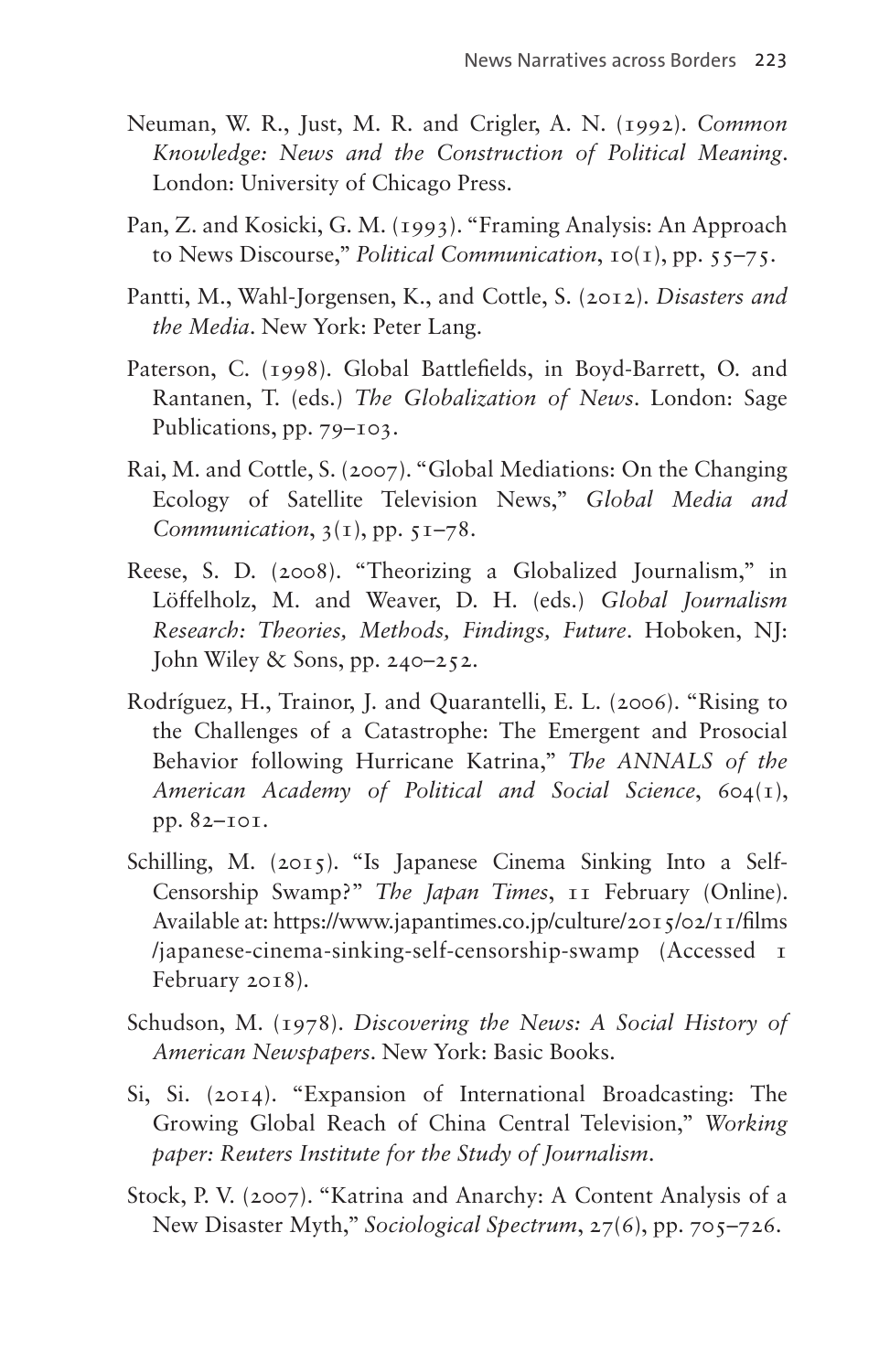- Sweeney, M. (2014). "The Guardian Overtakes New York Times in comScore Traffic Figures," *the Guardian*, 21 October (Online). Available at: [https://www.theguardian.com/media/2014/oct/21/the](https://www.theguardian.com/media/2014/oct/21/the-guardian-overtakes-new-york-times-in-comscore-traffic-figures) [-guardian-overtakes-new-york-times-in-comscore-traffic-figures](https://www.theguardian.com/media/2014/oct/21/the-guardian-overtakes-new-york-times-in-comscore-traffic-figures) (Accessed 1 November 2017).
- Tang, W. and Iyengar, S. (2012). "Introduction: The Emerging Media System in China: Implications for Regime Change," in Tang, W. and Iyengar, S. *Political Communication in China*. *Convergence or Divergence Between the Media and Political System?* London: Routledge, pp. 1–6.
- Thurman, N. and Rodgers, J. (2014). "Citizen Journalism in Real Time: Live Blogging and Crisis Events," in E. Thorsen and S. Allan (eds.) *Citizen Journalism: Global Perspectives, Volume 2*. New York: Peter Lang, pp. 81–95.
- Thussu, D. K. (2006). *Media on the Move: Global Flow and Contra-Flow*. London: Routledge.
- Tierney, K., Bevc, C. and Kuligowski, E. (2006). "Metaphors Matter: Disaster Myths, Media Frames, and Their Consequences in Hurricane Katrina," *The ANNALS of the American Academy of Political and Social Science*, 604(1), pp. 57–81.
- Tong, J. (2014). "Environmental Risks in Newspaper Coverage: A Framing Analysis of Investigative Reports on Environmental Problems in 10 Chinese Newspapers," *Environmental Communication*, 8(3), pp. 345–367.
- Tunstall, J. (2008). *The Media Were American: U.S. Mass Media in Decline*. New York: Oxford University Press.
- Van Gorp, B. (2007). "The Constructionist Approach to Framing: Bringing Culture Back In," *Journal of Communication*, 57(1), pp. 60–78.
- Volkmer, I. (2014). *Global Public Sphere: Public Communication in the Age of Reflective Interdependence*, Cambridge: Polity Press.
- Volkmer, I. and Heinrich, A. (2008). "CNN and Beyond: Journalism in a Globalized Network Sphere" in J. Chapman and M. Kinsey (eds.) *Broadcast Journalism: A Critical Introduction*. Routledge: London, pp. 49–57.